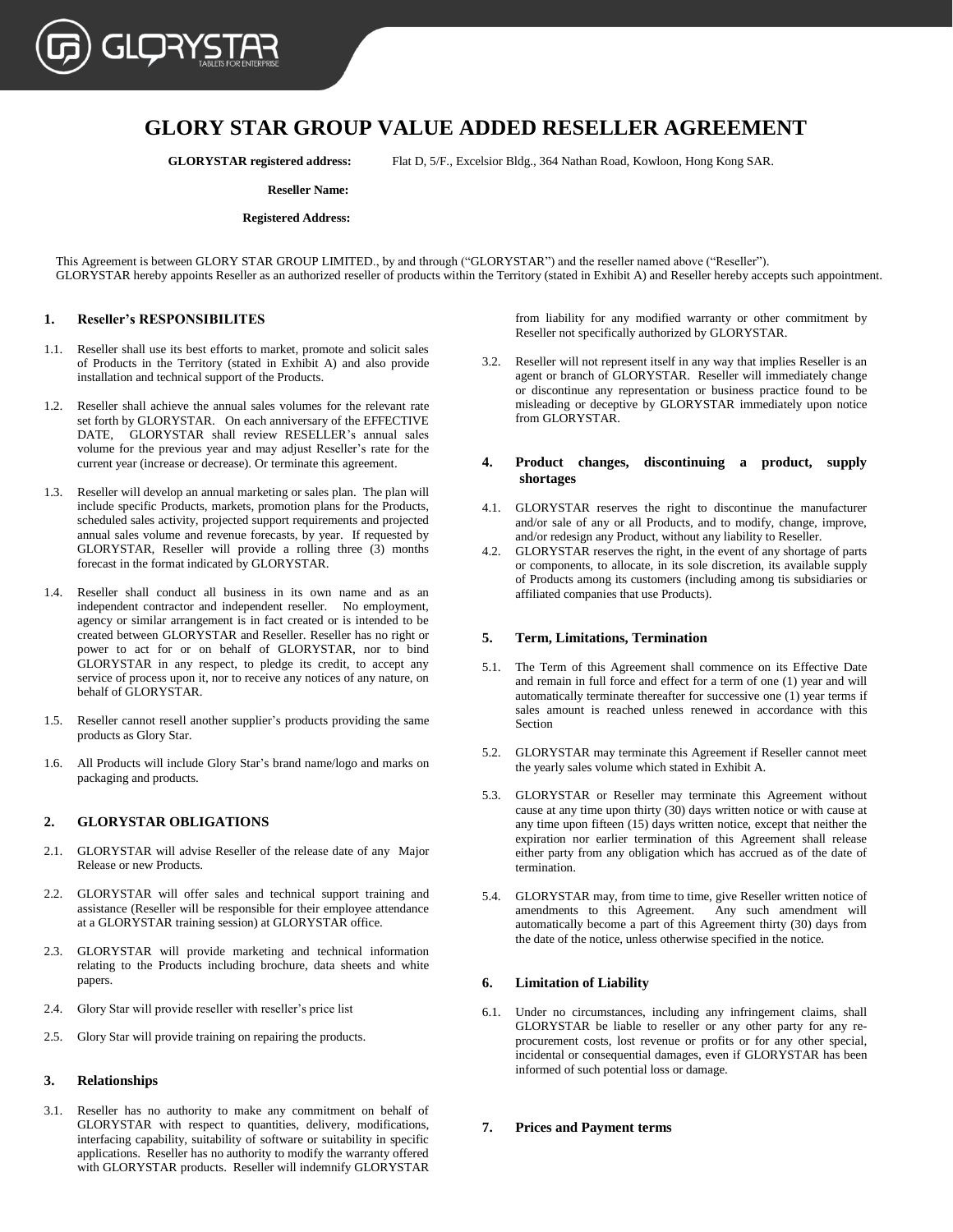- 7.1. GLORYSTAR shall sell and deliver the Products to Reseller at prices set forth on Exhibit B, less any discount identified on such Exhibit. Accessories and related maintenance and installation services are not subject to a discount. GLORYSTAR will promptly supply Reseller with its price sheets (and any revisions thereto) upon publication.
- 7.2. GLORYSTAR shall have the right, to adjust pricing of any Product.
- 7.3. Reseller shall pay GLORYSTAR all amounts due in accordance with payment terms condition set forth on each transaction.
- 7.4. All charges, price quotations, accepted orders and billings exclude any taxes, including excise, sales and similar taxes or any customs duties, fees or charges which may be imposed by the appropriate government authorities on the Products. Reseller shall be solely responsible for all taxes and other government charges levied upon the production, sale, repair or use of the Products.
- 7.5. Payment by Reseller for Products is non-refundable, unconditional and is not dependent upon acceptance of the Products by its End Users.

#### **8. Product Warranty**

8.1. The warranty terms and conditions will be as specified in the PRODUCT Standard Terms and Conditions of Sale.

## **9. Software and Firmware**

- 9.1. The software license terms will be specified in PRODUCT Standard Terms and Conditions of Sale and any Software Maintenance Agreement entered into by the parties.
- 9.2. One or more components of equipment Reseller purchases may contain firmware programs built into their circuitry. Reseller's purchase of that equipment includes a non-exclusive license to use and sub-license the firmware only as part of the equipment and only under the following conditions: (a) GLORYSTAR (or its supplier) retains all title and ownership to the programs; (b) the firmware may not be copied, disassembled, decompiled or reverse engineered under any circumstances; and (c) Reseller will only transfer possession of the programs in conjunction with a transfer of equipment.

#### **10. Confidential Information and Trade Secrets**

- 10.1. GLORYSTAR and Reseller agrees to hold the Confidential Information of the other party in strict confidence and to protect it from disclosure with the same degree of care that it uses to protect its own confidential information of like importance. Each party shall use the Confidential Information of the other party only as necessary to perform its duties and satisfy its obligation hereunder and shall limit the disclosure of the Confidential Information to employees who have a reasonable need to know, who are under a duty of confidentiality no less restrictive than the obligation set forth herein and have a executed a non-disclosure agreement with the receiving party. Reseller agrees to treat Software Products as Confidential Information and not to disclose or distribute them, except as expressly authorized by this Agreement.
- 10.2. The receiving party shall promptly notify a disclosing party of any unauthorized disclosure of its Confidential Information and provide any assistance the disclosing party may reasonably require to retrieve the information and protect it from any further use or distribution. If any Confidential Information must be disclosed to a third party by reason of legal, accounting or regulatory requirements beyond the reasonable control of the receiving party, that party shall promptly notify the disclosing party in the order to permit the disclosing party (at its own expense) to seek an appropriate protective order in a timely manner.
- 10.3. Upon termination of this Agreement or at the request by the disclosing party, the receiving party shall return all copies of Confidential Information in its possession or destroyed. This Section shall survive any termination, cancellation or expiration of this Agreement.

## **11. GENERAL**

- 11.1. This Agreement shall be governed in all respects by the laws of The Hong Kong Special Administrative Region.
- 11.2. Reseller may not assign, delegate or transfer this Agreement, in whole or in part, or any of its right or duties hereunder, including by merger (regardless of whether Reseller is the surviving entity) or acquisition, without the prior written consent of GLORYSTAR.

## **12. Miscellaneous**

- 12.1. Notices under this Agreement must be sent by telegram, telecopy or registered or certified mail to the appropriate party at its address stated on the first page of this Agreement (or to a new address if the other has been properly notified of the change). A notice will not be effective until the addressee actually receives it.
- 12.2. This Agreement and its schedules represent the entire agreement between the parties regarding this subject. This Agreement supersedes all previous oral or written communications between the parties regarding the subject, and it may not be modified or waived except in writing and signed by an officer or other authorized representative of each party. Neither party will be liable to the other for any delay or failure to perform if that delay or failure results from a cause beyond its reasonable control. If any provision is held invalid, all other provisions shall remain valid, unless such invalidity would frustrate the purpose of this Agreement. The Hong Kong Special Administrative Region's law governs this Agreement without consideration to that body of law referred to as "conflicts of laws". GLORYSTAR and Reseller will attempt to settle any claim or controversy arising out of it through consultation and negotiation in good faith and a spirit of mutual cooperation. Any dispute which cannot be resolved through negotiation or mediation may be submitted to the courts of appropriate jurisdiction.

| Signed:     |  |  |
|-------------|--|--|
| Print Name: |  |  |
| Title:      |  |  |
| Date:       |  |  |

**\_\_\_\_\_\_\_\_\_\_\_\_\_\_\_\_\_\_\_\_\_\_\_\_\_\_\_\_\_\_\_\_\_\_\_\_\_**

## **GLORY STAR GROUP LIMITED**

| Signed:     |  |
|-------------|--|
| Print Name: |  |
| Title:      |  |
| Date:       |  |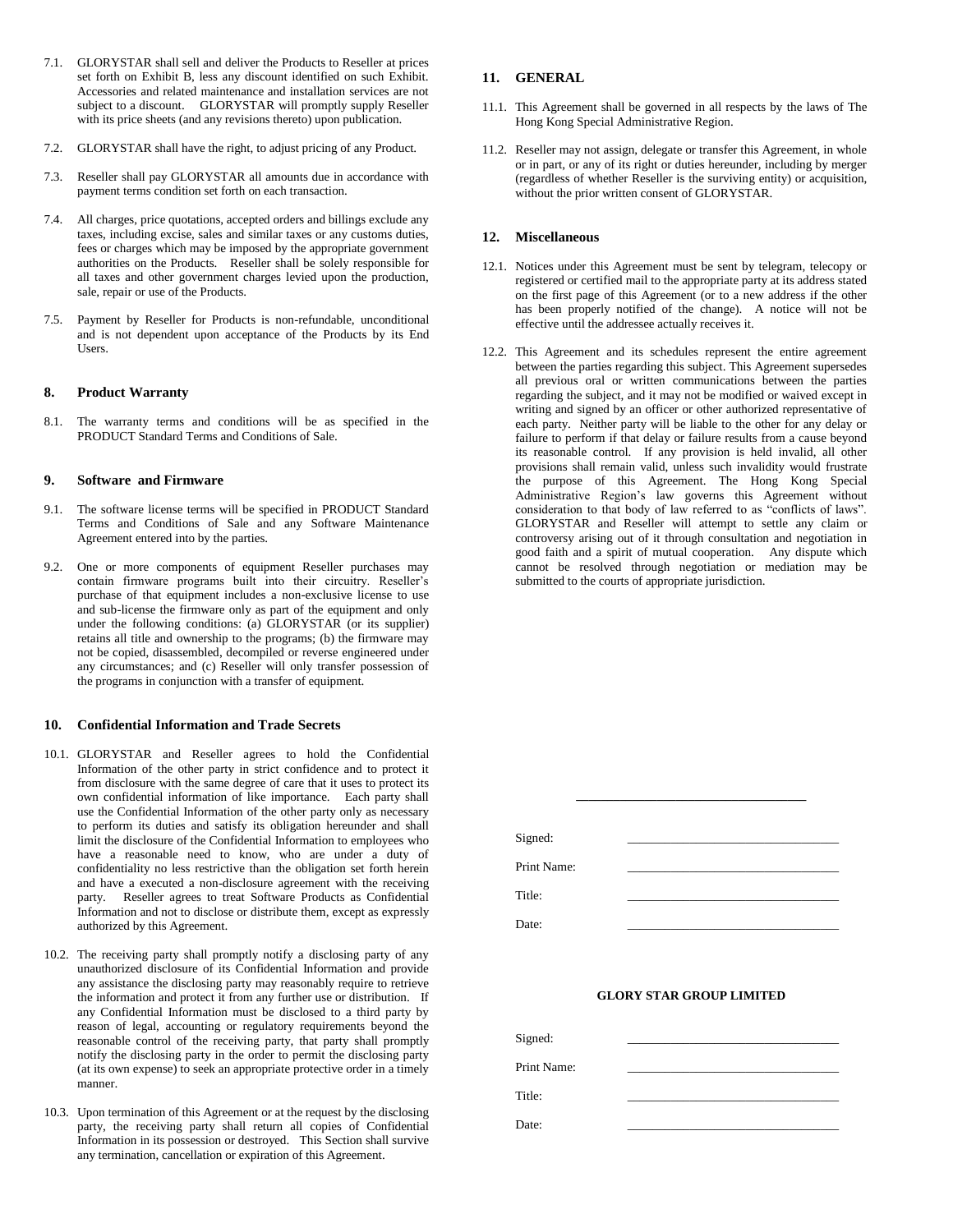# **Exhibit A**

Territory : The Reseller's authorized resell Territory is \_\_\_\_\_\_\_\_\_\_\_\_\_\_\_\_\_\_\_\_\_\_\_ and have rights to sell in \_\_\_\_\_\_\_\_\_\_\_\_\_\_industry.

Yearly Sales Volume : The Reseller agreed to have total yearly sale volume is \_\_\_\_\_\_\_\_\_\_\_\_\_\_\_\_\_\_\_.